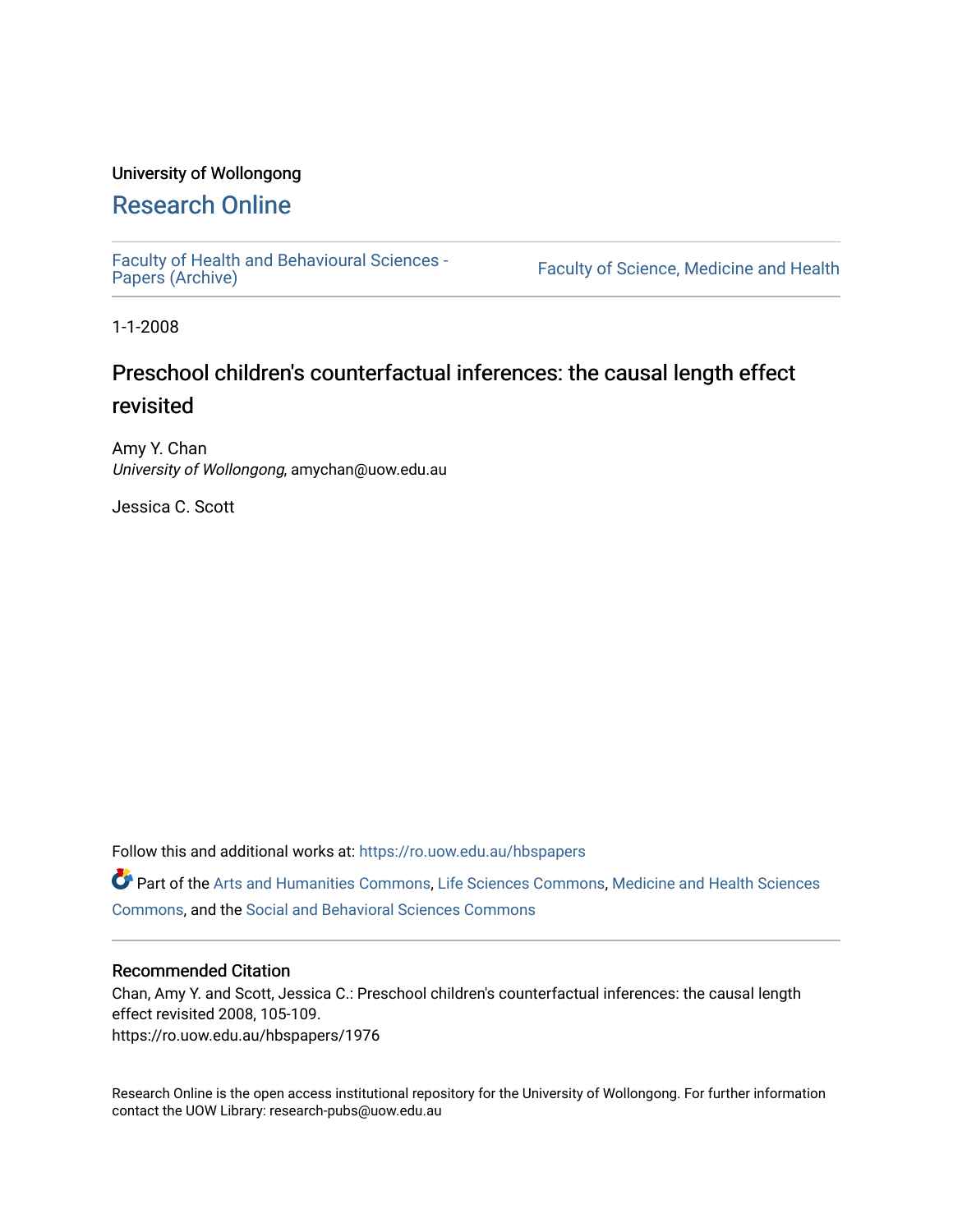# Preschool children's counterfactual inferences: the causal length effect revisited

# **Abstract**

Research into young childrens counterfactual thinking is equivocal about how childrens counterfactual responses to causal events may be affected by the length of the causal inference required. This study examined the causal length effect in 3- and 4-year-old children (N=87). Children participated in two counterfactual inference tasks involving causally-related sequences of events. One task entailed counterfactual emotional judgements about the experience of characters in stories, whereas the other task entailed a counterfactual inference about a potential alternative outcome to a physical event. Children at each age level were randomly assigned to answer test questions that required a long, medium, or short counterfactual inference. Four-year-olds outperformed 3-year-olds in both tasks, but this age difference was mediated by childrens language ability. More striking was the complete absence of difference among causal length conditions in both tasks. Our results support other studies that question the nature of the causal length effect in childrens counterfactual reasoning. We discuss the possibility that childrens developing understanding of temporal versus causal relationships may account for discrepant findings regarding the causal length effect.

# Keywords

Preschool, children, counterfactual, inferences, causal, length, effect, revisited

# **Disciplines**

Arts and Humanities | Life Sciences | Medicine and Health Sciences | Social and Behavioral Sciences

## Publication Details

Chan, A. Y. C.. & Scott, J. C. (2008). Preschool children''s counterfactual inferences: the causal length effect revisited. In N. Voudouris & V. Mrowinski (Eds.), Proceedings of the 43rd Annual APS Conference (pp. 105-109). Melbourne: Australian Psychological Society.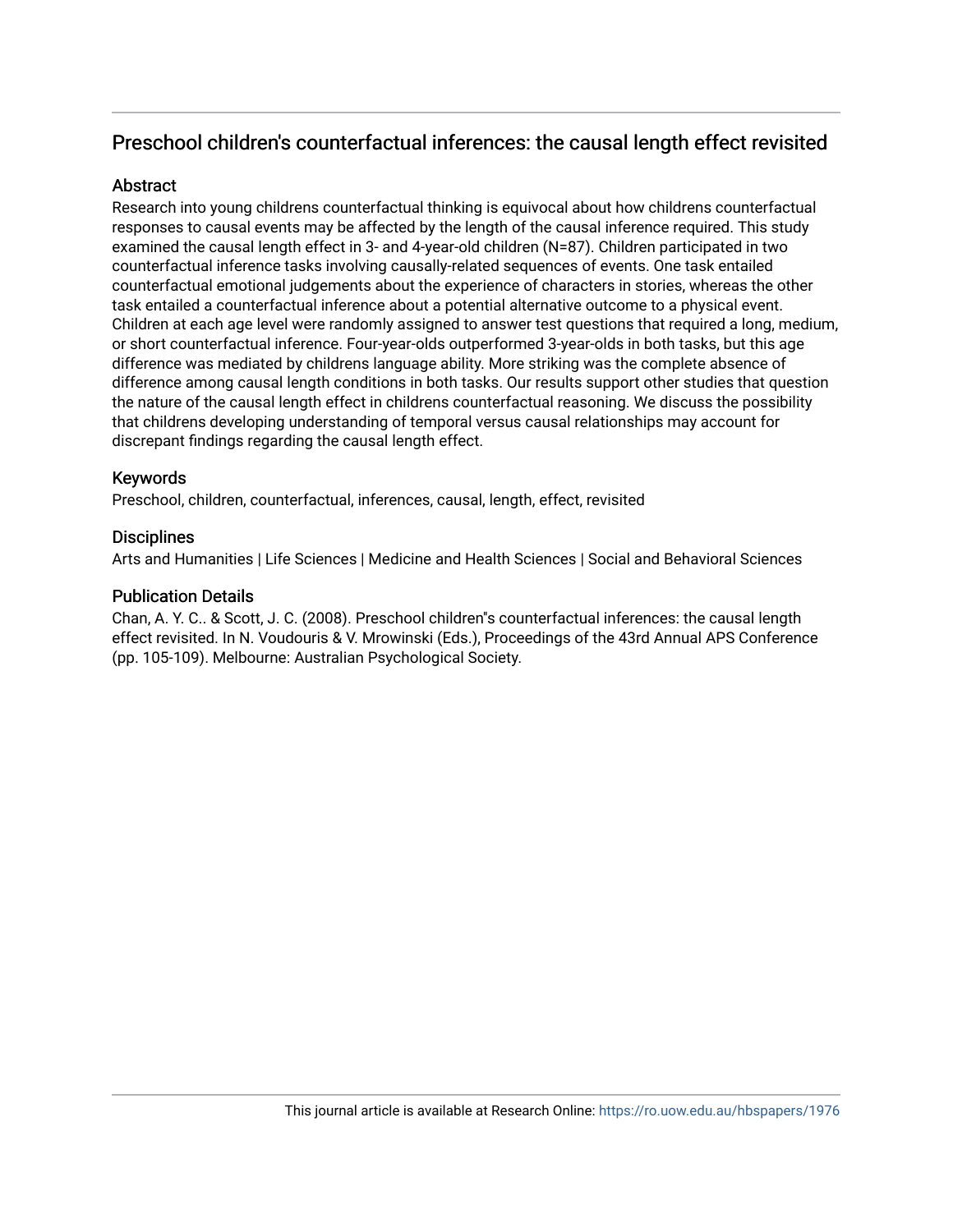Reflection Proceedings of the 43<sup>rd</sup> Annual APS Conference (2008), pp. 105 - 109

 $\mathbf{s}=\frac{1}{\sqrt{2}}$ 

# **Preschool Children's Counterfactual Inferences:** The Causal Length Effect Revisited

Amy Y.C. Chan (amychan@uow.edu.au) School of Psychology, University of Wollongong, North Wollongong NSW 2522 Australia

### Jessica C. Scott ( $ics361@uow.edu.au$ )

School of Psychology, University of Wollongong, North Wollongong NSW 2522 Australia

#### Abstract

Research into young children's counterfactual thinking is equivocal about how children's counterfactual responses to causal events may be affected by the length of the causal inference required. This study examined the causal length effect in 3- and 4-year-old children  $(N=87)$ . Children participated in two counterfactual inference tasks involving causally-related sequences of events. One task entailed counterfactual emotional judgements about the experience of characters in stories, whereas the other task entailed a counterfactual inference about a potential alternative outcome to a physical event. Children at each age level were randomly assigned to answer test questions that required a long, medium, or short counterfactual inference. Four-year-olds outperformed 3year-olds in both tasks, but this age difference was mediated by children's language ability. More striking was the complete absence of difference among causal length conditions in both tasks. Our results support other studies that question the nature of the causal length effect in children's counterfactual reasoning. We discuss the possibility that children's developing understanding of temporal versus causal relationships may account for discrepant findings regarding the causal length effect.

### Introduction

Thoughts of "what if" or "if only" are known as counterfactual thoughts, which posit alternatives to reality and involve mentally mutating some factual antecedent and making an assessment of the associated outcome of such an alteration (Roese & Olson, 1995). The concept of mutability is central to how easily one can think counterfactually about an event (McGill & Tenbrunsel, 2000). A related concept is the wellestablished causal order effect (Segura, Fernandez-Berrocal, & Byrne, 2002; Wells, Taylor, & Turtle, 1987) - the finding that individuals will most likely mutate the first event in a causal sequence of events. This paper is concerned with 3- to 4-year-old children's ability to think counterfactually, and whether or not the causal order effect is evident in this age group.

It is evident from an increasing body of literature that children as young as 3 years of age already have some capacity to conceptualise what might have been, with this competence for counterfactual judgement reflected in young children's causal reasoning (Harris, German,

& Mills, 1996) and linguistic expression (Bowerman, 1986); and that this capability develops rapidly during the preschool years (German & Nichols, 2003; Guajardo & Turley-Ames, 2004; Harris et al., 1996). It has further been shown that young children's counterfactual thinking ability is associated with their language development as well as their theory of mind understanding (i.e., an understanding of one's own and others' mental states) (Guajardo & Turley-Ames, 2004). Beck, Robinson, Carroll, and Apperly (2006) also concluded that 3- and 4-year-olds can perform satisfactorily in standard counterfactual tasks. However, these researchers found that it is not until children are around 5 or 6 years old that they genuinely understand that for counterfactual thinking to occur, a situation must afford multiple possibilities for different outcomes to be possible.

Within the literature on children's counterfactual thinking, there are some distinct inconsistencies between empirical findings and associated explanations regarding the cognitive mechanisms underlying the counterfactual thinking abilities in preschool aged children. For instance, German and Nichols (2003) proposed that young children's difficulty with counterfactual reasoning stems from the complexity of the inferences required by the various tasks. They argue that the length of the chain of inferences required in some counterfactual thinking tasks - and the associated demands on working memory - makes the task more complicated for younger children. To address this proposal, German and Nichols designed an experimental paradigm that involved narrative stories and required an emotional based judgement. In the narrative there were three causally related events that resulted in a specific outcome. Three inference conditions based on the narratives used were constructed. The questions referred to the position in the causal chain that was addressed. The questions were referred to as long, medium and short conditions, corresponding to the first, second and third event respectively (German & Nichols, 2003).

To illustrate, consider the Flower story used in German and Nichols (2003, p. 517): "Here is Mrs Rosy. She's just planted her new flower and she is very happy with it. She calls her husband from the house to come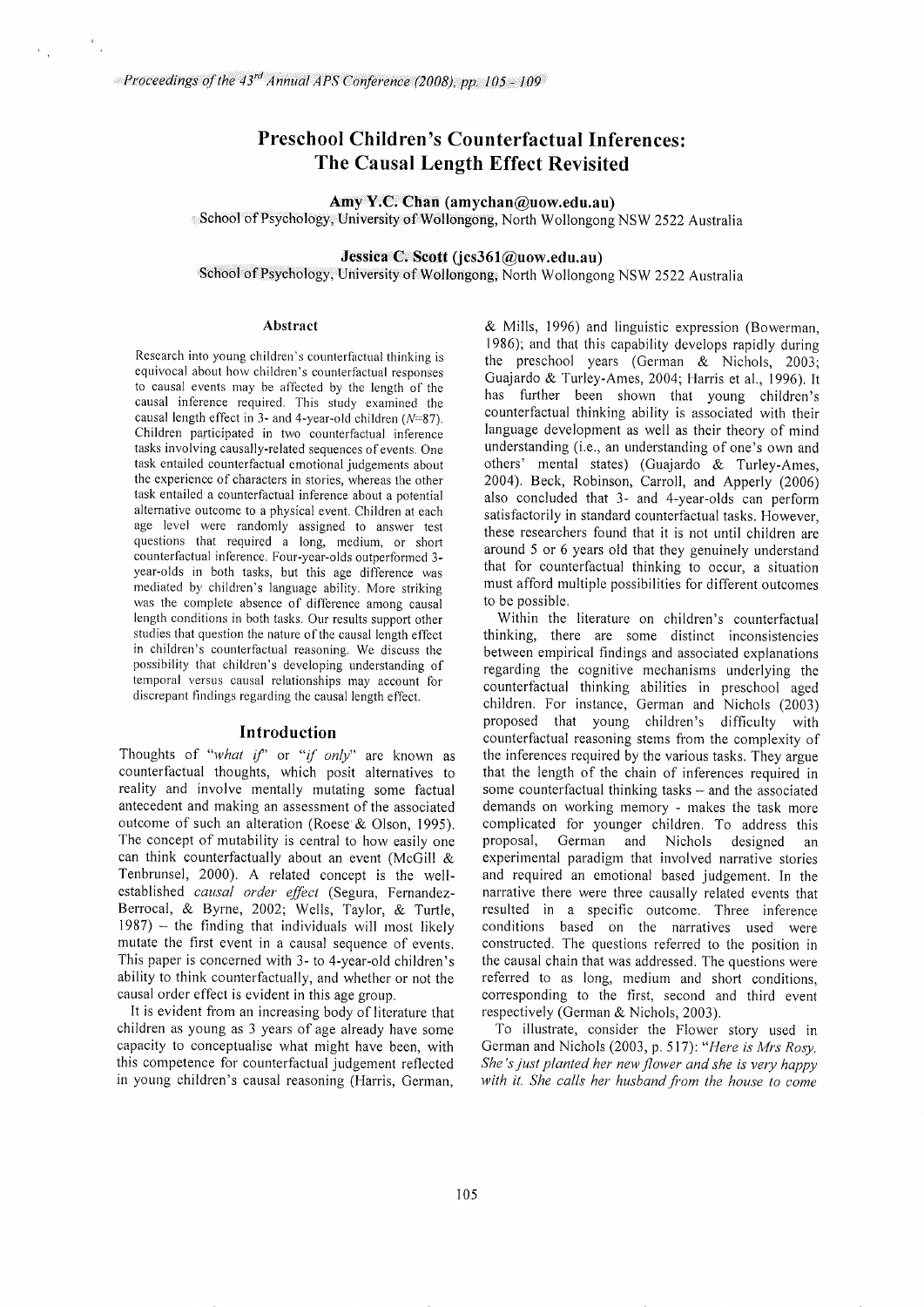and have a look. When Mr Rosy opens the door to come into the garden, the dog escapes from the kitchen. The dog runs around the garden. Look, he jumps on the flower and squashes it! Now the flower is all flat and Mrs Rosy is sad." The questions for the three conditions were as follows, "What if the dog hadn't squashed the flower, would Mrs Rosy be happy or sad?"; "What if the dog hadn't escaped from the house, would Mrs Rosy be happy or sad?"; and "What if Mrs Rosy hadn't called her husband, would Mrs Rosy be happy or sad?" for the short, medium and long conditions, respectively.

Consistent with their prediction, German and Nichols (2003) found that 3- and 4-year-old children performed significantly better in the short condition than in the medium and long conditions. These researchers speculated that young children's difficulty with medium and long chain counterfactual inferences may be attributed to their still developing executive functions. specifically working memory and inhibitory control.

Beck et al. (2006) attempted to explain the findings of German and Nichols (2003) based on the difference between standard and open counterfactuals. The suggestion followed that the long causal chain requires one to think back to a situation where multiple possibilities could have occurred. It was proposed that children have difficulty with this, because it requires thinking about both the actual and counterfactual events as possibilities. Conversely the short inference condition could be correctly answered. By imagining an alternative outcome without relating that outcome to the current world, it was still possible to answer the short counterfactual inference question correctly. However, Beck et al. did not fully articulate why the same strategy could not be used in dealing with medium and long causal chain questions.

Interestingly too, in a replication of German and Nichols' (2003) study, Chan and Hahn (2007) found completely conflicting results with only two minor additions: the word 'now' was added to the experimental task questions (e.g., "what if the dog hadn't squashed the flower, would Mrs Rosy be happy or sad now?"; and the between subjects design was changed to a within subjects design in terms of counterfactual condition. With a sample of 3- and 4-year-olds, Chan and Hahn found that children performed better in the medium and long inference conditions and poorly in the short inference condition - the inverse of German and Nichols' findings. This pattern was replicated even when their data were reanalyzed by reintroducing a between subjects design, taking into account only the first inference chain condition received by each child. Measurement of both inhibitory control and working memory were included, and found to be implicated in the short inference condition but not in the medium and long conditions as was suggested by German and Nichols (2003). Likewise, Beck, Riggs and Gorniak (2007) used the same experimental paradigm, and found results consistent with Chan and Hahn (2007). Beck et al. concluded that the long chain condition was not correlated to executive functions while the short condition was. Findings from these latter studies suggest that children as young as 3 or 4 years of age may already be sensitive to the causal order effect, and this sensitivity is reflected in their greater ease of drawing long chain counterfactual inferences.

In examining the impact of inference length it may be possible to ascertain whether or not the causal order effect is present and robust in 3- and 4-year-old children. If the causal order effect is present children should mutate the first event and hence perform better in the long inference length condition. In addition, the recent research legacy has involved an experimental paradigm that involves emotional based judgements regarding story-based task stimuli. An extension of this paradigm allowing an investigation of counterfactual judgements about physical events regarding stimuli presented via a more visual medium may remove the influence of young children's developing theory of mind, thus providing a more careful scrutiny of children's counterfactual thinking abilities.

The present study had two general aims. Firstly, it aimed to replicate the inference length findings of Chan and Hahn (2007), and in doing so, ascertain the causal order effect in children. Secondly, this study sought to extend the causal length experimental paradigm to examine young children's counterfactual judgements about physical events. In accordance with the findings of Beck et al. (2007) and Chan and Hahn (2007), we hypothesized that for story-based tasks and a task based on observing a physical event, children would perform better in the long inference condition than in the medium and short conditions. We also expected that age and language ability would be related to children's counterfactual thinking task performance.

### Method

## Participants

The sample comprised 42 three-year-olds (21 girls, 21 boys,  $M=42.5$  months, range = 37-47) and 45 four-yearolds (23 girls, 22 boys,  $M=53.0$  months, range = 48-61). The children attended one of seven different day care centres and preschools in central and northern Sydney with families from diverse socio-demographic backgrounds, and participated upon written parental consent. All participating children had an adequate understanding of the English language (as determined at the outset of testing by their teachers). Recruitment of participants and all research activities for this study were in accordance with protocol approved by the University of Wollongong Human Research Ethics Committee.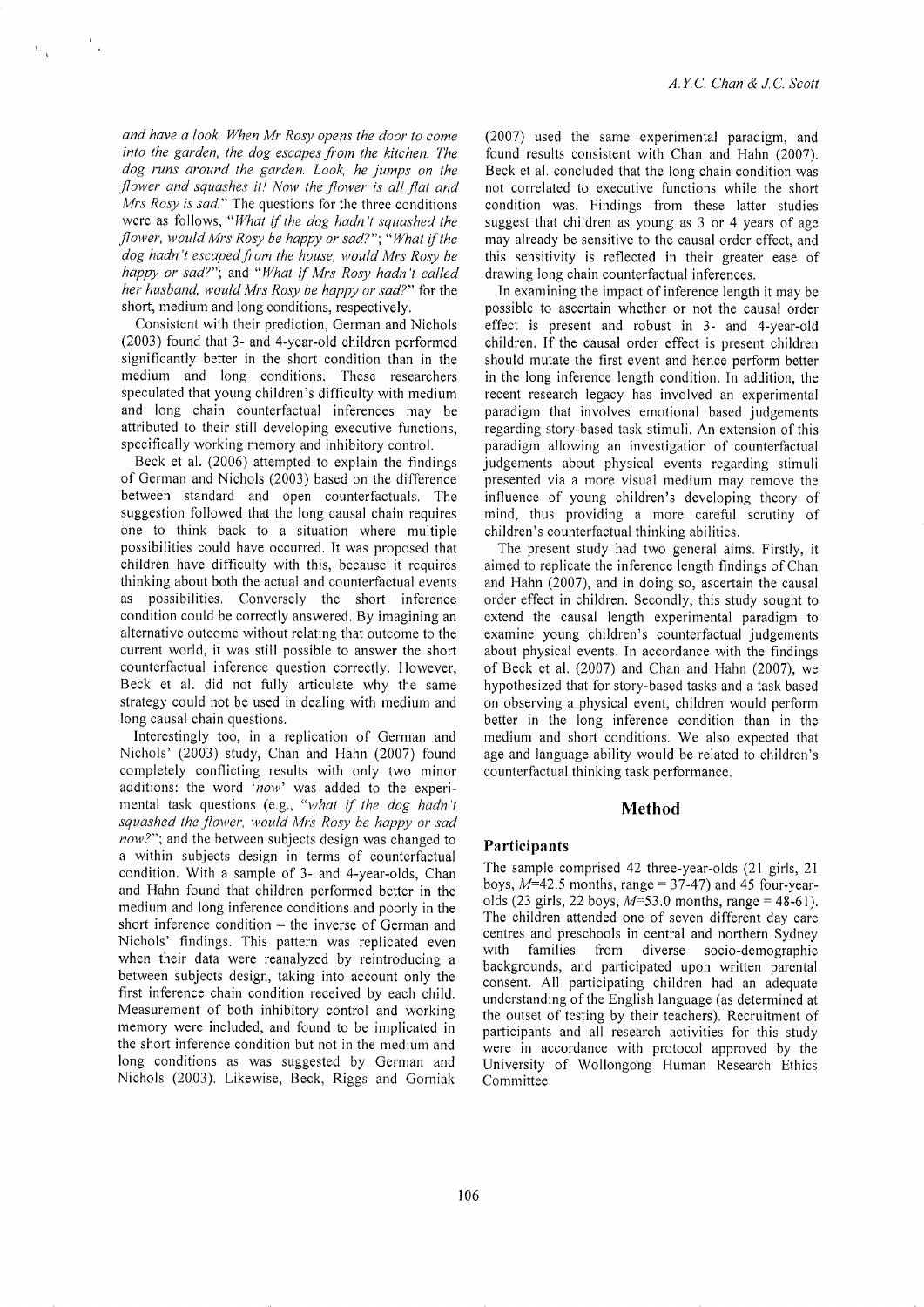### **Materials and Procedure**

The same female experimenter tested all children. Testing was done individually in a single experimental session that lasted up to 30 minutes. Children of each gender within each age level were randomly assigned to one of three inference conditions: short, medium or long. Approximately equal proportions across age and gender were maintained. Each child participated in two counterfactual thinking tasks - the causal story task and the mouse trap task. The ordering of these two tasks was counterbalanced across participants.

Causal Story Task. Two narratives and accompanying illustrations were taken from Chan and Hahn (2007). These tasks were modified from the original tasks used in German and Nichols (2003) (the "Flower Story" and "Balloon Story" – see the Introduction section for the script of the Flower story). The four illustrations depicting key elements of each story were printed in colour on A6 individual pages and laminated.

Children were presented with both stories; the order of story presentation was counterbalanced within age and gender groups. As each story was read each individual page was placed flat on a table, from left to right. After listening to the story, two control questions followed: (1) a 'now' control question (e.g., "Just now, is Mrs Rosy happy or sad?"), and (2) a 'before' control question (e.g., "Right at the beginning, was Mrs Rosy happy or sad?") The test questions according to condition were as follows: Short Inference: "What if the dog hadn't squashed the flower, would Mrs Rosy be happy or sad now?"; Medium Inference: "What if the dog hadn't escaped from the house, would Mrs Rosy be happy or sad now?"; and Long Inference: "What if Mrs Rosy hadn't called her husband, would Mrs Rosy be happy or sad now?" Whilst asking the accompanying questions, the experimenter pointed to the page of the corresponding event.

Mouse Trap Task. Following a pilot study, a 21second video demonstration was developed and shown to the child. In this video a puppet was playing with an apparatus based on an adaptation of the game 'Mouse Trap'<sup>®</sup>. The chain of causally related events resulted in the mouse being caught under a basket. The video was shown twice. During the second viewing, four laminated colour 10 cm  $\times$  13.31 cm pictures of the three separate events and resulting outcome were placed in front of the child. This was done to reinforce the sequence of events and to provide a memory aid. When the child was questioned, the experimenter pointed to the picture that corresponded to the appropriate event.

The video included the following narrative (with each key event pointed out in parentheses): "In this game Tom the tiger is trying to trap the yellow mouse under the basket. He pushes over the bucket and the silver ball rolls down the stairs (Event 1), the ball drops into the

yellow tub (Event 2) and the basket slides down the pole and trips the mouse (Event 3)." Consistent with the causal story task, two control questions ('now' and 'before') were then asked. Test questions according to the child's assigned condition followed: Short Inference: "What if the basket hadn't fallen down the pole, would the mouse be free or caught under the basket now?"; Medium Inference: "What if the ball hadn't fallen into the yellow tub, would the mouse be free or caught under the basket now?"; and Long Inference: "What if Tom hadn't tipped the bucket, would the mouse be free or caught under the basket now?"

Language Task. All children were tested using the Stanford-Binet Version 5, Intelligence Scale vocabulary subtest. This test was performed after the counterfactual thinking tasks. All participants began the vocabulary test at the second start level, for ages 3 and above. Ouestions were continued until the child received four consecutive 0 scores.

To recapitulate, within each counterfactual thinking task, a 2 (age group:  $3$  vs.  $4$  years) x  $3$  (counterfactual condition: short, medium, long) between-subjects factorial design was employed, with counterfactual thinking task performance as the dependent measure. Language task performance was assessed to ascertain the contribution of language development in counterfactual thinking task performance.

### **Results**

Participants' language scores (3-year-olds:  $M = 19.19$ ,  $SD = 3.87$ ; 4-year-olds:  $M = 22.76$ ,  $SD = 3.81$ ) were translated into standardized age equivalents. Overall the actual age equivalents of the sample  $(M=36.37$  months,  $SD=6.17$ ) were unexpectedly much lower than the actual age of the children  $(M=48.05 \text{ months}, SD=6.84)$ .

#### **Causal Stories Task**

For each story, the counterfactual question was scored in a binary code with 1 for a correct response and 0 for an incorrect response. A combined score was computed from the counterfactual responses on the flower and balloon stories. This was done following a significant correlation found between scores on both stories,  $r=.594$ ,  $p<.01$ . Further, analysis of the stories individually found the same pattern of results as the combined analysis detailed here. For the children's response to be included in this analysis, we required that they adequately comprehended the stories by answering both the '*before*' and 'now' control questions correctly for both stories. This requirement resulted in a sample size of  $N=78$ . The means of the combined score can be seen in Table 1.

We conducted a 2 (age group)  $x$  3 (counterfactual condition) factorial ANCOVA on children's performance in the causal stories task, with the raw language score included as a covariate. Language score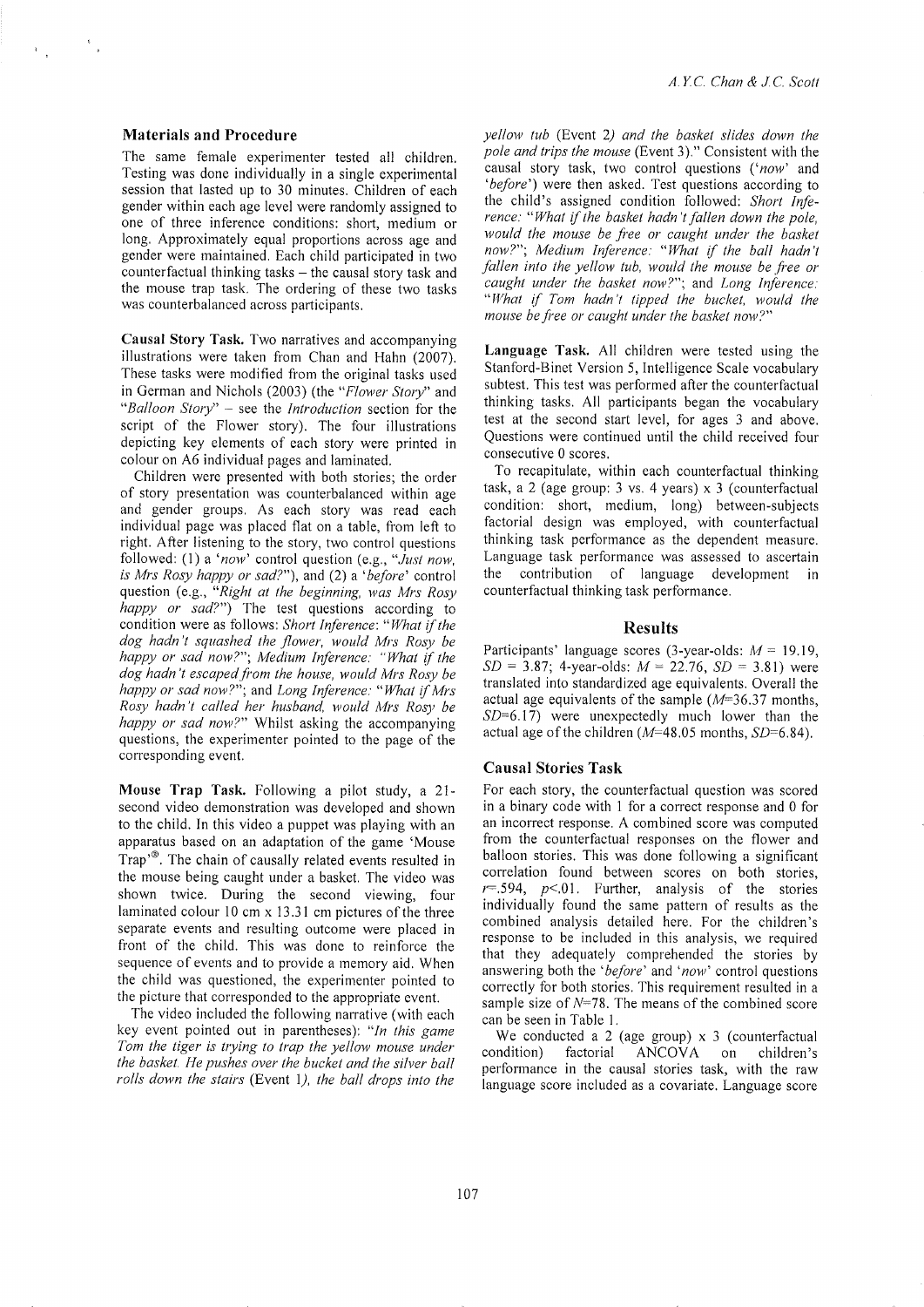was significantly related to mean combined scores on this task,  $F(1,71)=6.39$ ,  $p=0.014$ . After controlling for language scores, no significant interaction effect was found between age group and counterfactual condition,  $F(2,71)=31, p=.732$ . Inspection of the means in Table 1 showed a tendency for performance in the medium inference condition to be worse than that in either the short or long inference conditions. However, there was no statistically significant main effect of counterfactual condition<sup>1</sup>,  $F(2,71)=1.41$ ,  $p=.252$ , or age group,  $F(1,71)=2.01, p=.160.$ 

Table 1: Mean Scores in Counterfactual Thinking Tasks

| Task           |            |            |            |
|----------------|------------|------------|------------|
| Causal stories |            | Mouse trap |            |
| n              | M (SD)     | n          | M (SD)     |
|                |            |            |            |
| 14             | 0.86(86)   | 10         | 0.60(.52)  |
| 15             | 1.47(0.64) | 14         | 0.79(0.43) |
|                |            |            |            |
| 12             | 0.58(.67)  | 10         | 0.30(0.48) |
| 13             | 1.08(.86)  | 10         | 0.70(0.48) |
|                |            |            |            |
| 10             | 0.90(0.99) | 6          | 0.67(0.52) |
| 14             | 1.29(.73)  | 13         | 0.85(.38)  |
|                |            |            |            |

### **Mouse Trap Task**

 $\frac{1}{2}$  .

The results of the mouse trap task revealed similar findings. Children were excluded from the analysis if they failed to answer both control questions correctly, resulting in  $N=63$ . The scores were assigned similarly to the causal stories task; children received a score of 1 for the correct response and 0 for an incorrect response. The mean scores are shown in Table 1.

The same analysis that was performed with respect to the causal stories task was repeated here. The ANCOVA revealed that language score was not significantly related to the mean scores on this task,  $F(1,56)=69$ ,  $p=.410$ . Furthermore, within this analysis, was no significant interaction between there counterfactual condition and age group,  $F(2,56)=.14$ ,  $p=.868$ . The main effects were also nonsignificant,  $F(2,56)=1.61$ ,  $p=.210$ , and  $F(1,56)=2.52$ ,  $p=.118$  for counterfactual condition and age group, respectively.

The results of the two tests investigating the causal order effect in both emotional based judgments (causal stories task) and judgements based on physical events (mouse trap task) revealed no significant effect of counterfactual condition. However, it is also evident that there is an age-related difference in counterfactual thinking task performance. In the causal stories task this is shown to be accounted for by language ability as measured by a standarised vocabulary subtest.

### **Discussion**

As expected, our results indicated that age had an influence on counterfactual performance in both tasks. Further, this age effect was accounted for by the children's language scores. These findings are consistent with previous studies (e.g., German & Nichols, 2003; Guajardo & Turley-Ames, 2004). However, we also obtained unexpectedly low age equivalents of the language scores in our sample. This finding might be due to the language test being administered as the final task in the testing session. So fatigue and lack of attention might in part contribute towards the lower scores in our sample. Within the current sample, however, we have provided further evidence that language development contributes substantially to age-related improvements in young children's counterfactual thinking competence, as has been suggested by previous research (e.g., Beck et al., 2006, 2007; Guajardo & Turley-Ames, 2004).

Contrary to our hypothesis that a causal order effect would be present in 3- and 4-year-old children, in the causal stories task, which assessed children's counterfactual performance in an emotional based judgement using a story medium, we found no significant difference between the conditions of inference length. The combined score of counterfactual thinking performance on the two stories indicated that counterfactual ability was not significantly affected by inference length or the point in the causal chain that was referred to.

In terms of the discrepancy presented within the literature, this finding adds further complications to the theory associated with counterfactual reasoning about causal chains. The causal stories task essentially involved a replication of the paradigm used in German and Nichols (2003), who instead found that short counterfactual inference questions were significantly easier for young children to answer correctly than longer chain inferences. German and Nichols suggested that this effect may be attributed to an influence of working memory and inhibitory control. Following this, Chan and Hahn's (2007) findings also indicated a significant difference among causal length conditions, but in contrast found that performance was significantly better in the medium and long inference conditions. Further, working memory and inhibitory control were only implicated in the short inference condition. Beck et al. (2007) also found that children's performance was better in the long inference condition than in the short inference condition. Moreover, their findings indicated that there was no impact of working memory or inhibitory control in the long inference condition.

We proposed that those findings which have not been adequately explained by the influence of working memory or inhibitory control may be better explained

<sup>&</sup>lt;sup>1</sup> Effect size was examined for mean differences between conditions using Cohen's d: Between short and medium conditions = .42; between short and long conditions = .06; between medium and long conditions  $= .25$ .